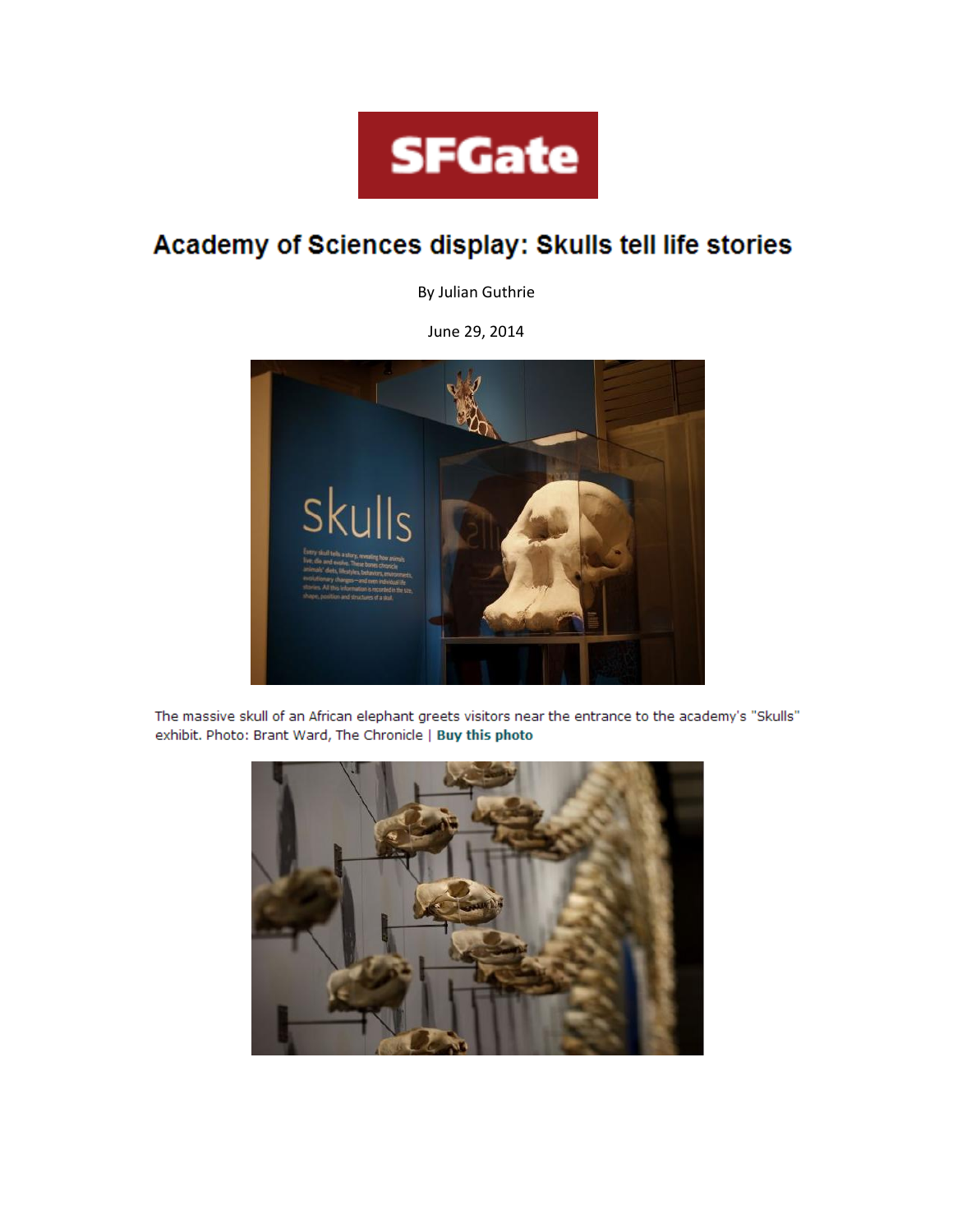



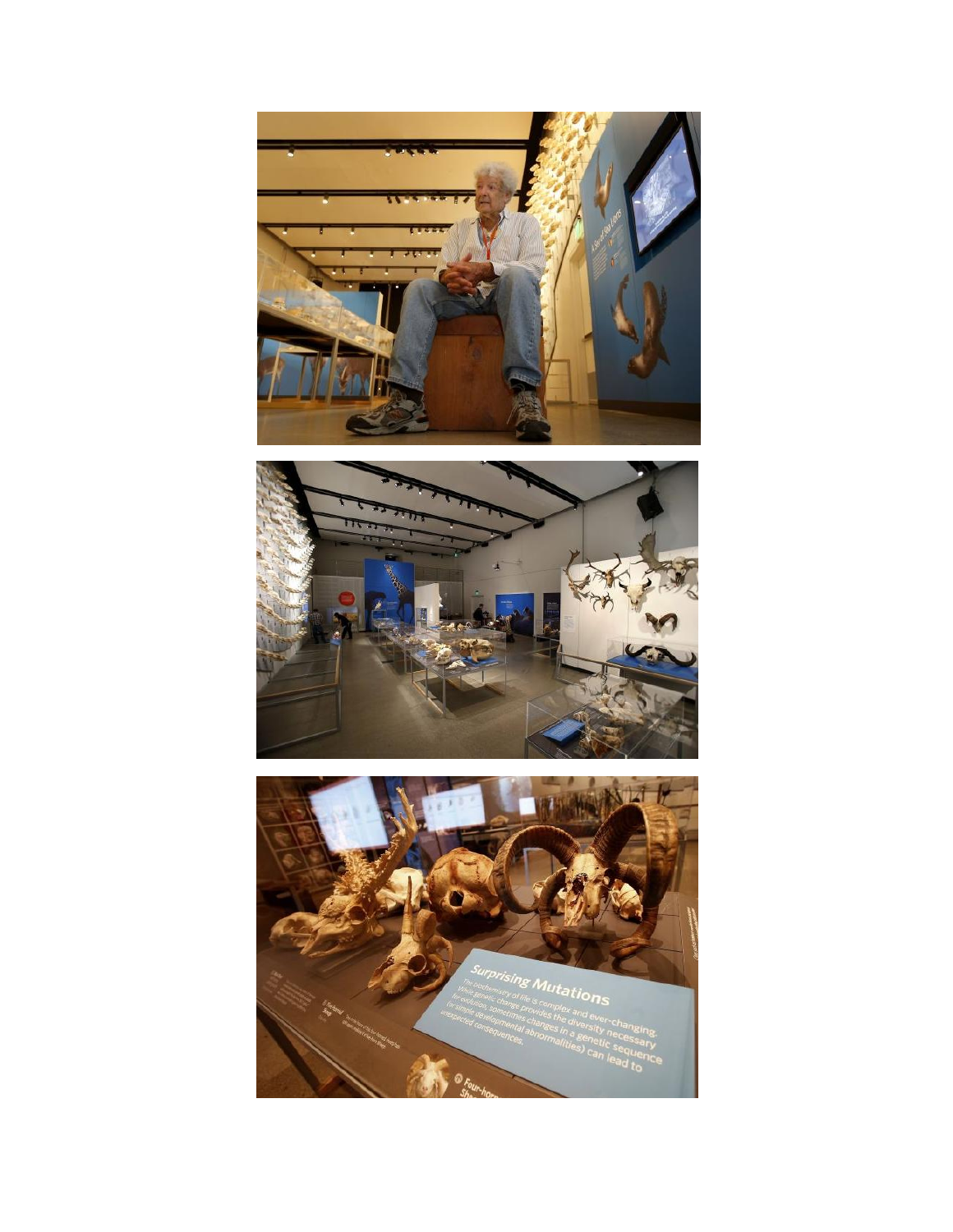

Ray Bandar was 26 years old in 1953 when he found his first dead harbor seal at San Francisco's Ocean Beach. He ended up bringing the head of the seal home on the bus and cleaning it in one of his mom's pots.

Next, he found the remains of a young female California sea lion. This time, after doing the decapitation, he buried the skull in his back yard and let bugs do the cleaning.

More than a half-century later, Bandar - "just call me Bones," he says - is 87 and has one of the world's largest private collections of animal skulls. Bandar's bones make up nearly all of the 640 different skulls and skeletons on display in one of the California [Academy](http://www.sfgate.com/?controllerName=search&action=search&channel=science&search=1&inlineLink=1&query=%22Academy+of+Sciences%22) of Sciences' latest exhibits, "Skulls."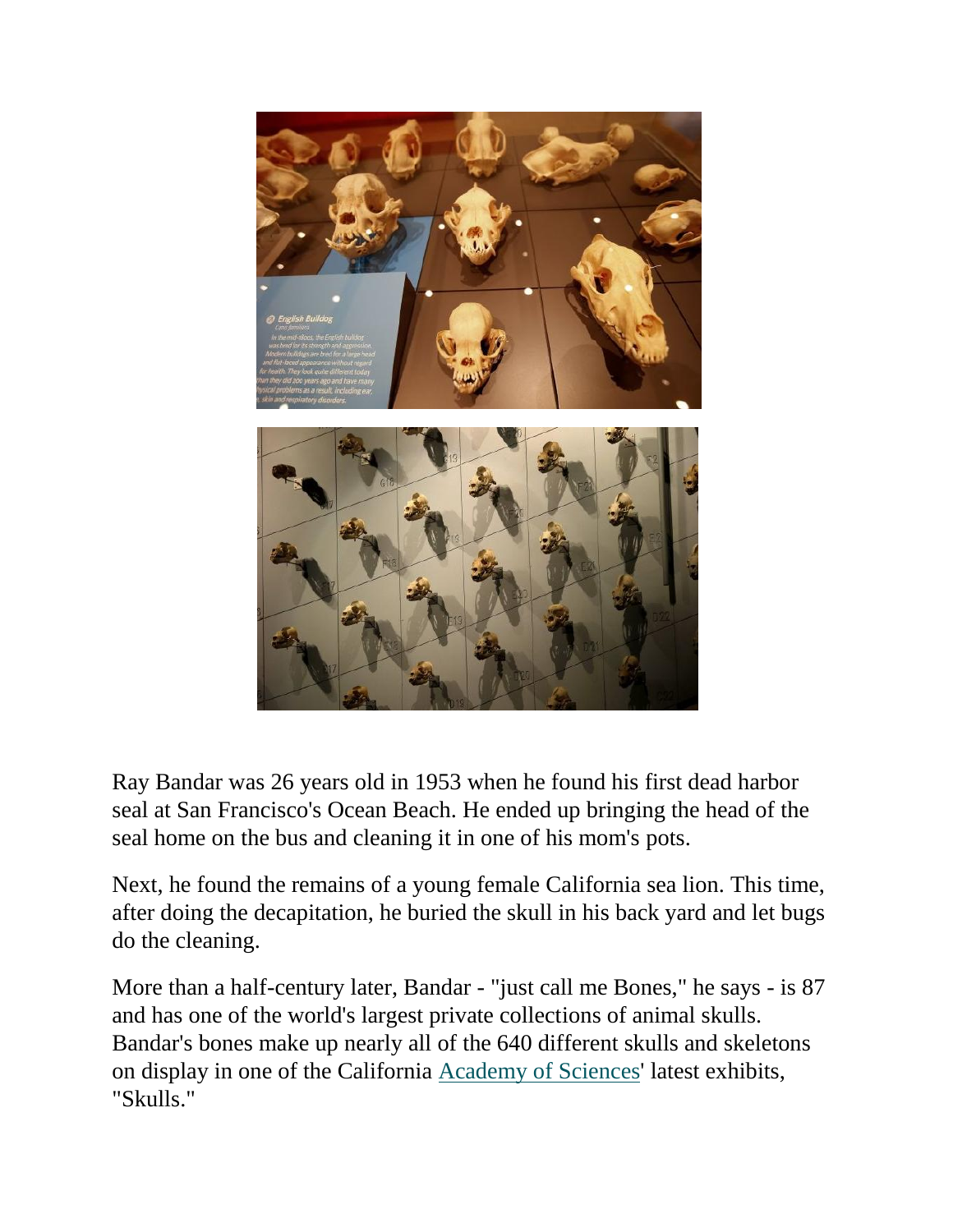"I have an appreciation for art, and I started to look at bones as pieces of sculpture," Bandar said, sitting in front of the exhibit's signature piece, "A Sea of Sea [Lions,](http://www.sfgate.com/?controllerName=search&action=search&channel=science&search=1&inlineLink=1&query=%22Sea+of+Sea+Lions%22)" a 90-foot-long wall with more than 400 California sea lion skulls - the largest such collection in the world.

The skulls on display in the Academy's 4,000-square-foot secondfloor Forum [Theatera](http://www.sfgate.com/?controllerName=search&action=search&channel=science&search=1&inlineLink=1&query=%22Forum+Theater%22)nd Gallery range from an enormous African bull elephant to a tiny bat, from frogs and fish to giraffes and walruses. There are interactive displays that simulate the vision of predator and prey, and allow visitors to be hands-on with cast skulls. Another part of the exhibit shows live dermestid beetle larvae cleaning delicate bones (the larvae can scour the flesh of a small skull in three days). And there is an interactive 3-D display developed by Google that allows visitors to view skulls from various angles.

"A skull provides important information about a species' evolution and reveals secrets about that individual animal's life," said Moe [Flannery,](http://www.sfgate.com/?controllerName=search&action=search&channel=science&search=1&inlineLink=1&query=%22Moe+Flannery%22) collections manager of ornithology and mammalogy at the academy.

Walking through the exhibit, Flannery added, "By searching for clues written in the bone, we can follow the story of an animal's life, from birth to old age. We can learn what the animal ate, how it defended itself, communicated, interacted with its environment, and often how it died - all by looking at its skull."

The exhibit begins with the massive African bull elephant skull, which belonged to a member of the largest living species of land mammal. At 218 pounds, the skull is relatively light because of the honeycomb-like spaces in its forehead, allowing the animal to hold its head up.

To give the skulls context, many of the exhibits were designed with photographs of the animals in their natural settings. One of the more memorable displays shows the antlers of two deer that were locked in combat. The deer were unable to unlock their antlers and died of starvation.

"When people first see a skull, their first thought is often about death," said Scott [Moran,](http://www.sfgate.com/?controllerName=search&action=search&channel=science&search=1&inlineLink=1&query=%22Scott+Moran%22) the academy's director of exhibits. "But the skulls in this